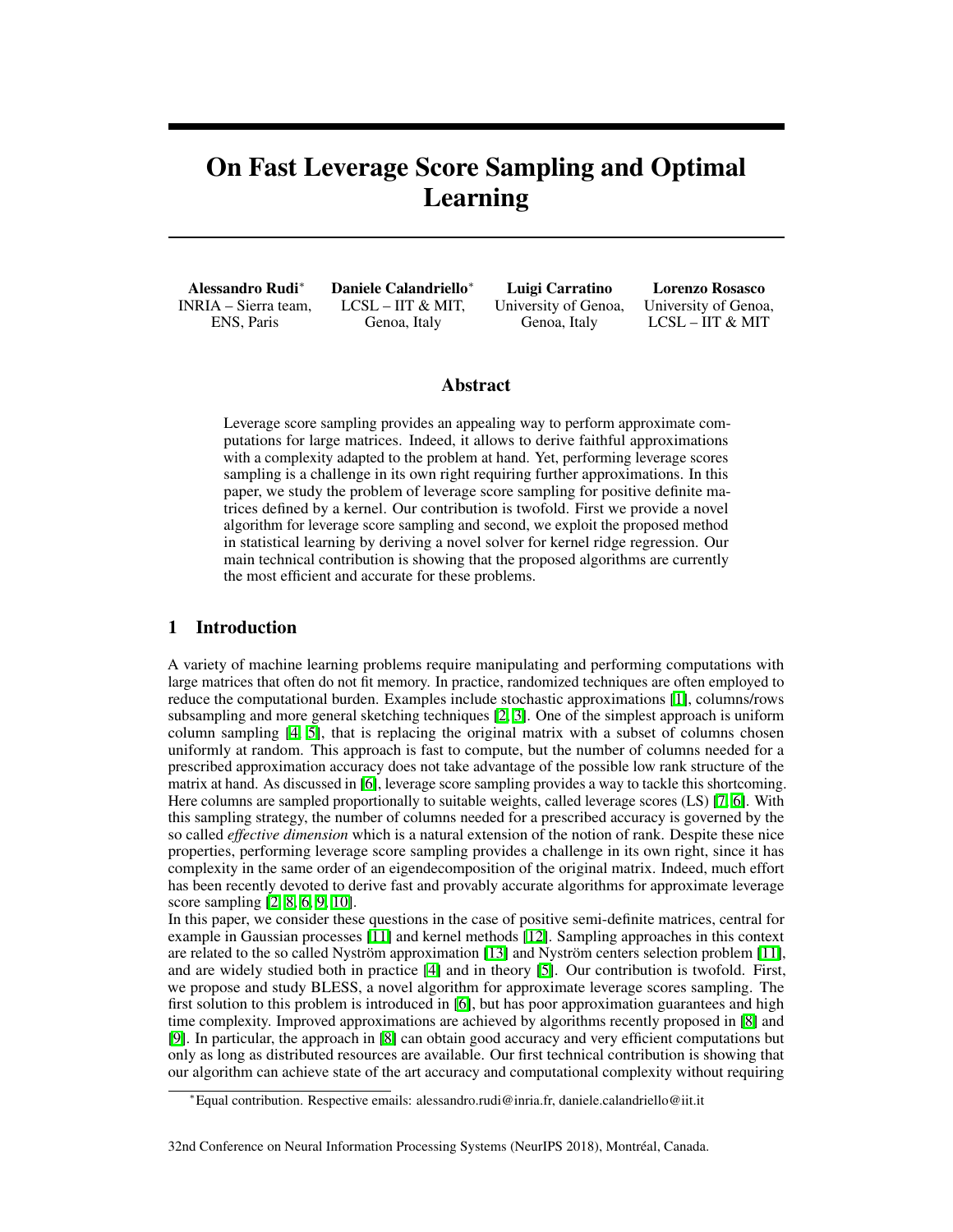distributed resources. The key idea is to follow a coarse to fine strategy, alternating uniform and leverage scores sampling on sets of increasing size.

Our second, contribution is considering leverage score sampling in statistical learning with least squares. We extend the approach in  $\boxed{14}$  for efficient kernel ridge regression based on combining fast optimization algorithms (preconditioned conjugate gradient) with uniform sampling. Results in [\[14\]](#page-9-13) showed that optimal learning bounds can be achieved with a complexity which is  $\tilde{O}(n\sqrt{n})$  in time and  $\tilde{\mathcal{O}}(n)$  space. In this paper, we study the impact of replacing uniform with leverage score sampling. In particular, we prove that the derived method still achieves optimal learning bounds but the time and memory is now  $\widetilde{\mathcal{O}}(nd_{\text{eff}})$ , and  $\widetilde{\mathcal{O}}(d_{\text{eff}}^2)$  respectively, where  $d_{\text{eff}}$  is the effective dimension which and is never larger, and possibly much smaller, than  $\sqrt{n}$ . To the best of our knowledge this is the best currently known computational guarantees for a kernel ridge regression solver.

# 2 Leverage score sampling with BLESS

After introducing leverage score sampling and previous algorithms, we present our approach and first theoretical results.

#### 2.1 Leverage score sampling

Suppose  $\widehat{K} \in \mathbb{R}^{n \times n}$  is symmetric and positive semidefinite. A basic question is deriving memory efficient approximation of  $\hat{K}[\mathbf{4}, \mathbf{8}]$  or related quantities, e.g. approximate projections on its range [\[9\]](#page-9-8), or associated estimators, as in kernel ridge regression  $\boxed{15}$ ,  $\boxed{14}$ . The eigendecomposition of  $\widehat{K}$ offers a natural, but computationally demanding solution. Subsampling columns (or rows) is an appealing alternative. A basic approach is uniform sampling, whereas a more refined approach is leverage scores sampling. This latter procedure corresponds to sampling columns with probabilities proportional to the leverage scores

<span id="page-1-0"></span>
$$
\ell(i,\lambda) = \left(\widehat{K}(\widehat{K} + \lambda nI)^{-1}\right)_{ii}, \qquad i \in [n],
$$
\n(1)

where  $[n] = \{1, \ldots, n\}$ . The advantage of leverage score sampling, is that potentially very few columns can suffice for the desired approximation. Indeed, letting

$$
d_{\infty}(\lambda) = n \max_{i=1,\dots,n} \ell(i,\lambda), \qquad d_{\text{eff}}(\lambda) = \sum_{i=1}^{n} \ell(i,\lambda),
$$

for  $\lambda > 0$ , it is easy to see that  $d_{\text{eff}}(\lambda) \leq d_{\infty}(\lambda) \leq 1/\lambda$  for all  $\lambda$ , and previous results show that the number of columns required for accurate approximation are  $d_{\infty}$  for uniform sampling and  $d_{\text{eff}}$ for leverage score sampling  $\left[\frac{1}{2}\right]$ . However, it is clear from definition  $\left[\frac{1}{2}\right]$  that an exact leverage scores computation would require the same order of computations as an eigendecomposition, hence approximations are needed.The accuracy of approximate leverage scores is typically measured by  $t > 0$  in multiplicative bounds of the form

<span id="page-1-2"></span>
$$
\frac{1}{1+t}\ell(i,\lambda) \le \tilde{\ell}(i,\lambda) \le (1+t)\ell(i,\lambda), \quad \forall i \in [n].
$$
 (2)

Before proposing a new improved solution, we briefly discuss relevant previous works. To provide a unified view, some preliminary discussion is useful.

### 2.2 Approximate leverage scores

First, we recall how a subset of columns can be used to compute approximate leverage scores. For  $M \le n$ , let  $J = \{j_i\}_{i=1}^M$  with  $j_i \in [n]$ , and  $\hat{K}_{J, J} \in \mathbb{R}^{M \times M}$  with entries  $(K_{J, J})_{lm} = K_{j_l, j_m}$ . For  $i \in [n]$ , let  $\widehat{K}_{J,i} = (\widehat{K}_{j_1,i}, \ldots, \widehat{K}_{j_M,i})$  and consider for  $\lambda > 1/n$ ,

<span id="page-1-1"></span>
$$
\widetilde{\ell}_J(i,\lambda) = (\lambda n)^{-1} \left( \widehat{K}_{ii} - \widehat{K}_{J,i}^\top (\widehat{K}_{J,J} + \lambda n A)^{-1} \widehat{K}_{J,i} \right),\tag{3}
$$

where  $A \in \mathbb{R}^{M \times M}$  is a matrix to be specified  $\mathbb{R}$  (see later for details). The above definition is motivated by the observation that if  $J = [n]$ , and  $A = I$ , then  $\ell_J(i, \lambda) = \ell(i, \lambda)$ , by the following

<sup>\*</sup>Clearly,  $\ell_J$  depends on the choice of the matrix  $A$ , but we omit this dependence to simplify the notation.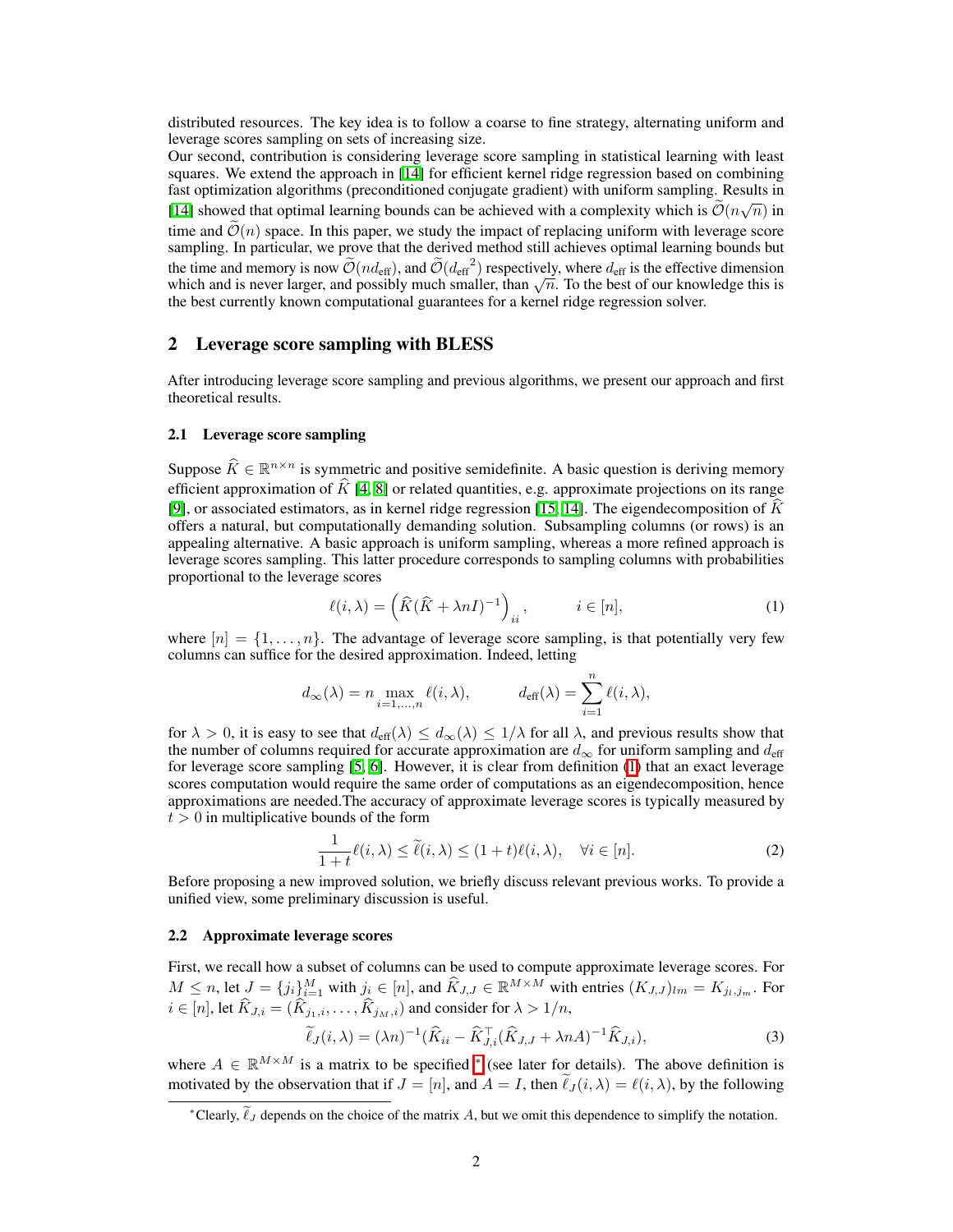identity

$$
\widehat{K}(\widehat{K} + \lambda nI)^{-1} = (\lambda n)^{-1}(\widehat{K} - \widehat{K}(\widehat{K} + \lambda nI)^{-1}\widehat{K}).
$$

In the following, it is also useful to consider a subset of leverage scores computed as in  $\boxed{3}$ . For  $M \leq R \leq n$ , let  $U = \{u_i\}_{i=1}^R$  with  $u_i \in [n]$ , and

$$
L_J(U,\lambda) = \{\ell_J(u_1,\lambda),\ldots,\ell_J(u_R,\lambda)\}.
$$
 (4)

Also in the following we will use the notation

<span id="page-2-0"></span>
$$
L_J(U,\lambda) \mapsto J' \tag{5}
$$

to indicate the leverage score sampling of  $J' \subset U$  columns based on the leverage scores  $L_J(U, \lambda)$ , that is the procedure of sampling columns from  $U$  according to their leverage scores  $\Pi$ , computed using  $J$ , to obtain a new subset of columns  $J'$ .

We end noting that leverage score sampling  $\left(5\right)$  requires  $\mathcal{O}(M^2)$  memory to store  $K_J$ , and  $\mathcal{O}(M^3 +$  $RM^2$ ) time to invert  $K_J$ , and compute *R* leverage scores via  $\mathcal{B}$ .

#### 2.3 Previous algorithms for leverage scores computations

We discuss relevant previous approaches using the above quantities.

**TWO-PASS sampling [\[6\]](#page-9-5).** This is the first approximate leverage score sampling proposed, and is based on using directly  $\left( \frac{5}{2} \right)$  as  $L_{J_1}(U_2, \lambda) \mapsto J_2$ , with  $U_2 = [n]$  and  $J_1$  a subset taken uniformly at random. Here we call this method TWO-PASS sampling since it requires two rounds of sampling on the whole set  $[n]$ , one uniform to select  $J_1$  and one using leverage scores to select  $J_2$ .

**RECURSIVE-RLS [\[9\]](#page-9-8).** This is a development of TWO-PASS sampling based on the idea of recursing the above construction. In our notation, let  $U_1 \subset U_2 \subset U_3 = [n]$ , where  $U_1, U_2$  are uniformly sampled and have cardinalities *n/*4 and *n/*2, respectively. The idea is to start from  $J_1 = U_1$ , and consider first

$$
L_{J_1}(U_2,\lambda)\mapsto J_2,
$$

but then continue with

<span id="page-2-1"></span>
$$
L_{J_2}(U_3,\lambda)\mapsto J_3.
$$

Indeed, the above construction can be made recursive for a family of nested subsets  $(U_h)$ <sup>H</sup> of cardinalities  $n/2^h$ , considering  $J_1 = U_1$  and

$$
L_{J_h}(U_{h+1}, \lambda) \mapsto J_{h+1}.\tag{6}
$$

**SQUEAK[\[8\]](#page-9-7)**. This approach follows a different iterative strategy. Consider a partition  $U_1, U_2, U_3$ of  $[n]$ , so that  $U_j = n/3$ , for  $j = 1, \ldots 3$ . Then, consider  $J_1 = U_1$ , and

$$
L_{J_1\cup U_2}(J_1\cup U_2,\lambda)\mapsto J_2,
$$

and then continue with

$$
L_{J_2\cup U_3}(J_2\cup U_3,\lambda)\mapsto J_3.
$$

Similarly to the other cases, the procedure is iterated considering *H* subsets  $(U_h)_{h=1}^H$  each with cardinality  $n/H$ . Starting from  $J_1 = U_1$  the iterations is

$$
L_{J_h \cup U_{h+1}}(J_h \cup U_{h+1}, \lambda). \tag{7}
$$

We note that all the above procedures require specifying the number of iteration to be performed, the weights matrix to compute the leverage scores at each iteration, and a strategy to select the subsets  $(U_h)_h$ . In all the above cases the selection of  $U_h$  is based on uniform sampling, while the number of iterations and weight choices arise from theoretical considerations (see  $[6, 8, 9]$  $[6, 8, 9]$  $[6, 8, 9]$  for details).

Note that TWO-PASS SAMPLING uses a set  $J_1$  of cardinality roughly  $1/\lambda$  (an upper bound on  $d_{\infty}(\lambda)$ ) and incurs in a computational cost of  $RM^2 = n/\lambda^2$ . In comparison, RECURSIVE-RLS [\[9\]](#page-9-8) leads to essentially the same accuracy while improving computations. In particular, the sets  $J_h$  are never larger than  $d_{\text{eff}}(\lambda)$ . Taking into account that at the last iteration performs leverage score sampling on  $U_h = [n]$ , the total computational complexity is  $nd_{\text{eff}}(\lambda)^2$ . SQUEAK [\[8\]](#page-9-7) recovers the same accuracy, size of  $J_h$ , and  $nd_{\text{eff}}(\lambda)^2$  time complexity when  $|U_h| \simeq d_{\text{eff}}(\lambda)$ , but only requires a single pass over the data. We also note that a distributed version of SQUEAK is discussed in [\[8\]](#page-9-7), which allows to reduce the computational cost to  $nd_{\text{eff}}(\lambda)^2/p$ , provided *p* machines are available.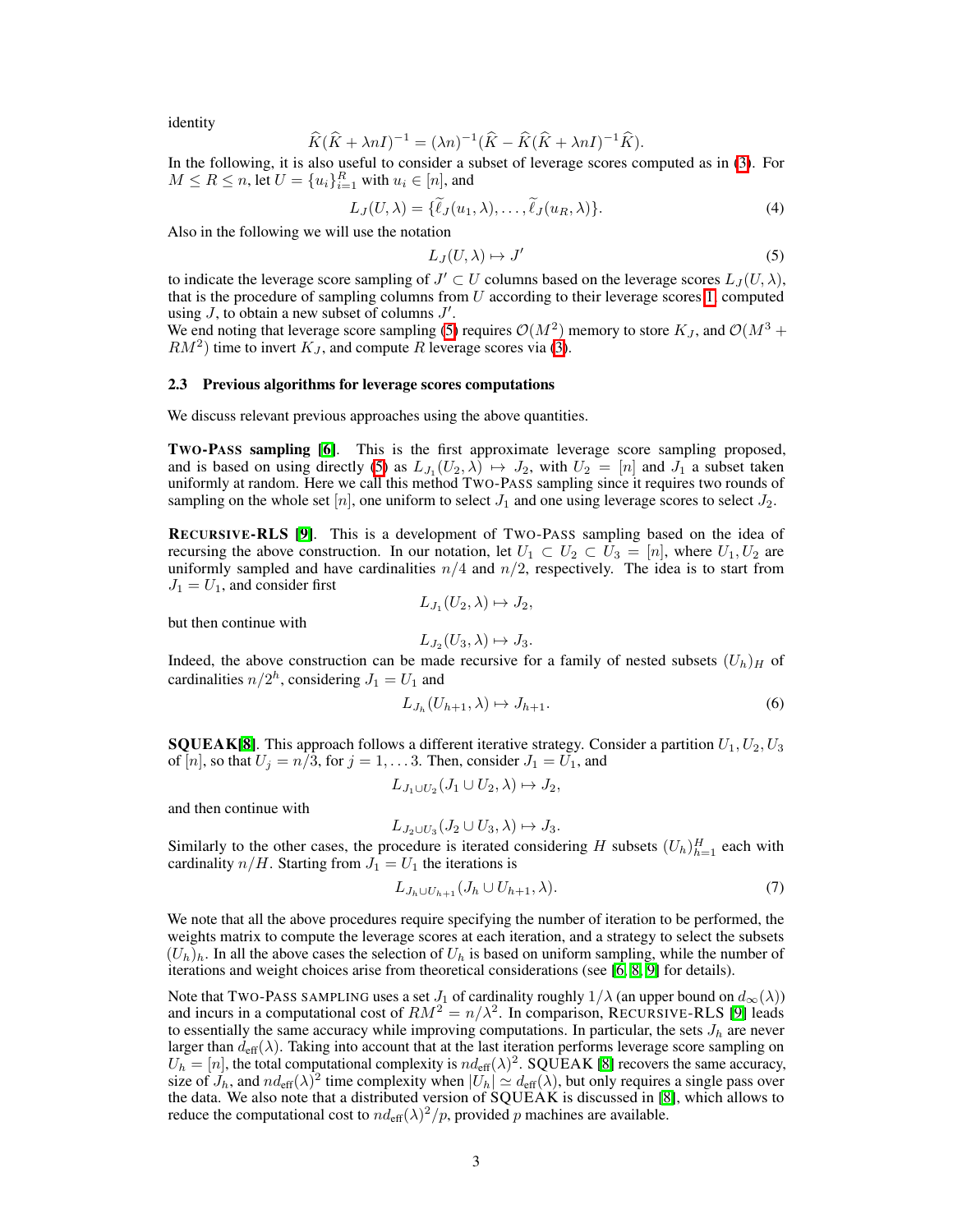#### <span id="page-3-0"></span>Algorithm 1 Bottom-up Leverage Scores Sampling (BLESS)

**Input:** dataset  $\{x_i\}_{i=1}^n$ , regularization  $\lambda$ , step *q*, starting reg.  $\lambda_0$ , constants  $q_1, q_2$  controlling the approximation level.

**Output:**  $M_h \in [n]$  number of selected points,  $J_h$  set of indexes,  $A_h$  weights.

1:  $J_0 = \emptyset$ ,  $A_0 = []$ ,  $H = \frac{\log(\lambda_0/\lambda)}{\log q}$ 2: for  $h = 1 \ldots H$  do 3:  $\lambda_h = \lambda_{h-1}/q$ <br>4: set constant R 4: set constant  $R_h = q_1 \min\{\kappa^2/\lambda_h, n\}$ 5: sample  $U_h = \{u_1, \ldots, u_{R_h}\}\$  i.i.d.  $u_i \sim Uniform([n])$ 6: compute  $\ell_{J_{h-1}}(x_{u_k}, \lambda_h)$  for all  $u_k \in U_h$  using Eq. [3](#page-1-1) 7: set  $P_h = (p_{h,k})_{k=1}^{R_h}$  with  $p_{h,k} = \tilde{\ell}_{J_{h-1}}(x_{u_k}, \lambda_h) / (\sum_{u \in U_h} \tilde{\ell}_{J_{h-1}}(x_u, \lambda_h))$ 8: set constant  $M_h = q_2 d_h$  with  $d_h = \frac{n}{R_h} \sum_{u \in U_h} \tilde{\ell}_{J_{h-1}}(x_u, \lambda_h)$ , and 9: sample  $J_h = \{j_1, \ldots, j_{M_h}\}$  i.i.d.  $j_i \sim Multinomial(P_h, U_h)$ 10:  $A_h = \frac{R_h M_h}{n} \text{diag} \left( p_{h,j_1}, \ldots, p_{h,j_{M_h}} \right)$ 11: end for

#### 2.4 Leverage score sampling with BLESS

The procedure we propose, dubbed BLESS, has similarities to the one proposed in  $[9]$  (see  $(6)$ ), but also some important differences. The main difference is that, rather than a fixed  $\lambda$ , we consider a decreasing sequence of parameters  $\lambda_0 > \lambda_1 > \cdots > \lambda_H = \lambda$  resulting in different algorithmic choices. For the construction of the subsets  $U_h$  we do not use nested subsets, but rather each  $(U_h)_{h=1}^H$ is sampled uniformly and independently, with a size smoothly increasing as  $1/\lambda_h$ . Similarly, as in  $[9]$ we proceed iteratively, but at each iteration a different decreasing parameter  $\lambda_h$  is used to compute the leverage scores. Using the notation introduced above, the iteration of BLESS is given by

<span id="page-3-3"></span>
$$
L_{J_h}(U_{h+1}, \lambda_{h+1}) \mapsto J_{h+1},\tag{8}
$$

where the initial set  $J_1 = U_1$  is sampled uniformly with size roughly  $1/\lambda_0$ .

BLESS has two main advantages. The first is computational: each of the sets  $U_h$ , including the final  $U_H$ , has cardinality smaller than  $1/\lambda$ . Therefore the overall runtime has a cost of only  $RM^2 \leq M^2/\lambda$ , which can be dramatically smaller than the  $nM^2$  cost achieved by the methods in  $[9]$ ,  $[8]$  and is comparable to the distributed version of SQUEAK using  $p = \lambda/n$  machines. The second advantage is that a whole *path* of leverage scores  $\{\ell(i, \lambda_h)\}_{h=1}^H$  is computed at once, in the sense that at each iteration accurate approximate leverage scores at scale  $\lambda_h$  are computed. This is extremely useful in practice, as it can be used when cross-validating  $\lambda_h$ . As a comparison, for all previous method a full run of the algorithm is needed for each value of  $\lambda_h$ .

In the paper we consider two variations of the above general idea leading to Algorithm  $\prod$  and Algorithm  $\boxed{2}$ . The main difference in the two algorithms lies in the way in which sampling is performed: with and without replacement, respectively. In particular, considering sampling without replacement (see  $2$ ) it is possible to take the set  $(U_h)_{h=1}^H$  to be nested and also to obtain slightly improved results, as shown in the next section.

The derivation of BLESS rests on some basic ideas. First, note that, since sampling uniformly a set  $U_{\lambda}$  of size  $d_{\infty}(\lambda) \leq 1/\lambda$  allows a good approximation, then we can replace  $L_{[n]}([n], \lambda) \mapsto J$  by

<span id="page-3-1"></span>
$$
L_{U_{\lambda}}(U_{\lambda}, \lambda) \mapsto J,\tag{9}
$$

where *J* can be taken to have cardinality  $d_{\text{eff}}(\lambda)$ . However, this is still costly, and the idea is to repeat and couple approximations at multiple scales. Consider  $\lambda' > \lambda$ , a set  $U_{\lambda'}$  of size  $d_{\infty}(\lambda') \leq 1/\lambda'$ sampled uniformly, and  $L_{U_{\lambda'}}(U_{\lambda'}, \lambda') \mapsto J'$ . The basic idea behind BLESS is to replace [\(9\)](#page-3-1) by

$$
L_{J'}(U_{\lambda},\lambda)\mapsto \tilde{J}.
$$

The key result, see , is that taking  $\tilde{J}$  of cardinality

<span id="page-3-2"></span>
$$
(\lambda'/\lambda)d_{\text{eff}}(\lambda) \tag{10}
$$

suffice to achieve the same accuracy as *J*. Now, if we take  $\lambda'$  sufficiently large, it is easy to see that  $d_{\text{eff}}(\lambda') \sim d_{\infty}(\lambda') \sim 1/\lambda'$ , so that we can take *J'* uniformly at random. However, the factor  $(\lambda'/\lambda)$ in  $(10)$  becomes too big. Taking multiple scales fix this problem and leads to the iteration in  $(8)$ .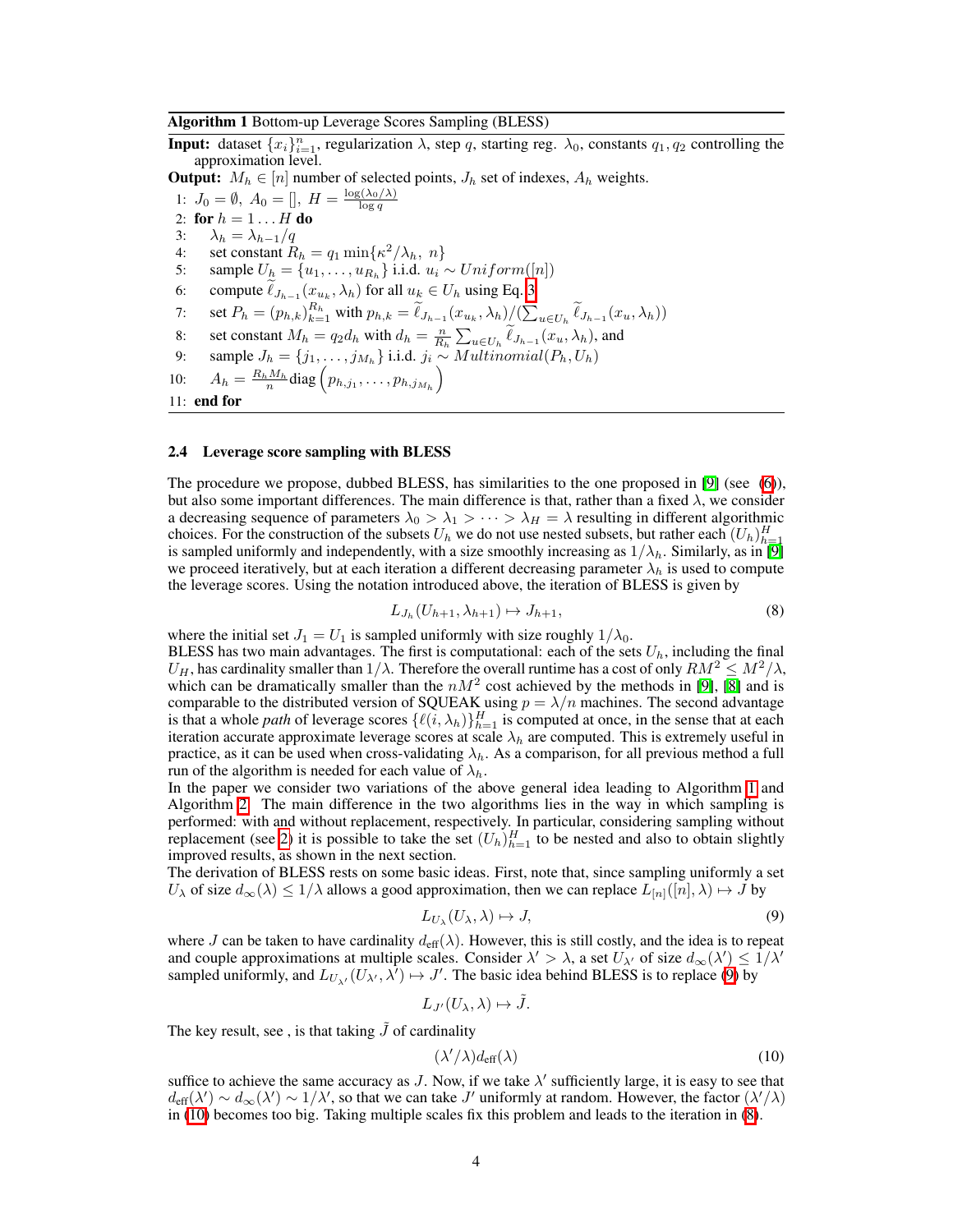<span id="page-4-0"></span>Algorithm 2 Bottom-up Leverage Scores Sampling without Replacement (BLESS-R)

**Input:** dataset  $\{x_i\}_{i=1}^n$ , regularization  $\lambda$ , step *q*, starting reg.  $\lambda_0$ , constant  $q_2$  controlling the approximation level.

**Output:**  $M_h \in [n]$  number of selected points,  $J_h$  set of indexes,  $A_h$  weights.

1:  $J_0 = \emptyset$ ,  $A_0 = []$ ,  $H = \frac{\log(\lambda_0/\lambda)}{\log q}$ , 2: for  $h = 1 \ldots H$  do 3:  $\lambda_h = \lambda_{h-1}/q$ <br>4: set constant  $\beta_l$ 4: set constant  $\hat{\beta}_h = \min\{q_2\kappa^2/(\lambda_h n), 1\}$ <br>5: initialize  $U_h = \emptyset$ 5: initialize  $U_h = \emptyset$ <br>6: **for**  $i \in [n]$  **do** 6: **for**  $i \in [n]$  **do**<br>7: **add**  $i$  to  $U_h$ add *i* to  $U_h$  with probability  $\beta_h$ 8: end for 9: **for**  $j \in U_h$  **do**<br>10: **compute**  $p_h$ 10: compute  $p_{h,j} = \min\{q_2\ell_{J_{h-1}}(x_j,\lambda_{h-1}), 1\}$ 11: add *j* to  $J_h$  with probability  $p_{h,j}/\beta_h$ <br>12: **end for** end for 13:  $J_h = \{j_1, \ldots, j_{M_h}\}\text{, and } A_h = \text{diag}\left(p_{h,j_1}, \ldots, p_{h,j_{M_h}}\right)\text{.}$ 14: end for

#### 2.5 Theoretical guarantees

Our first main result establishes in a precise and quantitative way the advantages of BLESS.

**Theorem 1.** Let  $n \in \mathbb{N}$ ,  $\lambda > 0$  and  $\delta \in (0,1]$ . Given  $t > 0$ ,  $q > 1$  and  $H \in \mathbb{N}$ ,  $(\lambda_h)_{h=1}^H$  defined as  $i$ *n Algorithms*  $I$  and  $2$  *when*  $(J_h, a_h)_{h=1}^H$  are computed

1. by Alg. 
$$
\frac{1}{2} \text{ with parameters } \lambda_0 = \frac{\kappa^2}{\min(t,1)}, \quad q_1 \ge \frac{5\kappa^2 q_2}{q(1+t)}, \quad q_2 \ge 12q \frac{(2t+1)^2}{t^2} (1+t) \log \frac{12Hn}{\delta},
$$
\n2. by Alg. 
$$
\frac{1}{2} \text{ with parameters } \lambda_0 = \frac{\kappa^2}{\min(t,1)}, \quad q_1 \ge 54\kappa^2 \frac{(2t+1)^2}{t^2} \log \frac{12Hn}{\delta},
$$

Let  $\ell_{J_h}(i, \lambda_h)$  as in Eq. [\(3\)](#page-1-1) depending on  $J_h$ ,  $A_h$ , then with probability at least  $1 - \delta$ :

(a) 
$$
\frac{1}{1+t}\ell(i,\lambda_h) \leq \tilde{\ell}_{J_h}(i,\lambda_h) \leq (1+\min(t,1))\ell(i,\lambda_h), \quad \forall i \in [n], h \in [H],
$$
  
(b) 
$$
|J_h| \leq q_2 d_{\text{eff}}(\lambda_h), \quad \forall h \in [H].
$$

The above result confirms that the subsets  $J<sub>h</sub>$  computed by BLESS are accurate in the desired sense, see [\(2\)](#page-1-2), and the size of all  $J_h$  is small and proportional to  $d_{\text{eff}}(\lambda_h)$ , leading to a computational cost of only  $\mathcal{O}$   $\left(\min\left(\frac{1}{\lambda},n\right)d_{\text{eff}}(\lambda)^2\log^2\frac{1}{\lambda}\right)$  in time and  $O\left(d_{\text{eff}}(\lambda)^2\log^2\frac{1}{\lambda}\right)$  in space (for additional properties of  $J_h$  see Thm.  $\frac{4}{1}$  in appendixes). Table  $\boxed{1}$  compares the complexity and number of columns sampled by BLESS with other methods. The crucial point is that in most applications, the parameter  $\lambda$  is chosen as a decreasing function of *n*, e.g.  $\lambda = 1/\sqrt{n}$ , resulting in potentially massive computational gains. Indeed, since BLESS computes leverage scores for sets of size at most  $1/\lambda$ , this allows to perform leverage scores sampling on matrices with millions of rows/columns, as shown in the experiments. In the next section, we illustrate the impact of BLESS in the context of supervised statistical learning.

## 3 Efficient supervised learning with leverage scores

In this section, we discuss the impact of BLESS in a supervised learning. Unlike most previous results on leverage scores sampling in this context  $\overline{6}$ ,  $\overline{8}$ ,  $\overline{9}$ , we consider the setting of statistical learning, where the challenge is that inputs, as well as the outputs, are random. More precisely, given a probability space  $(X \times Y, \rho)$ , where  $Y \subset \mathbb{R}$ , and considering least squares, the problem is to solve

<span id="page-4-1"></span>
$$
\min_{f \in \mathcal{H}} \mathcal{E}(f), \quad \mathcal{E}(f) = \int_{X \times Y} (f(x) - y)^2 d\rho(x, y), \tag{11}
$$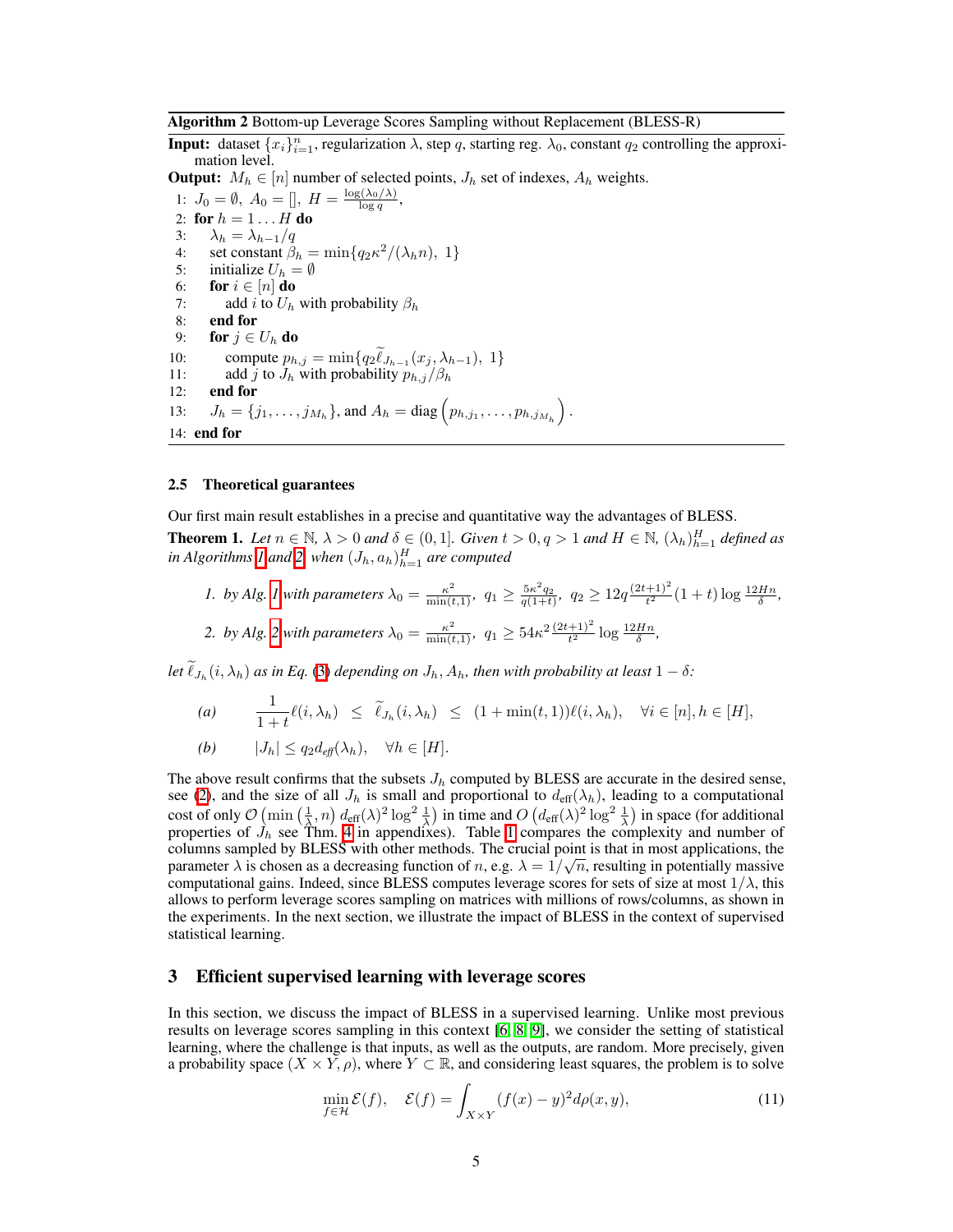<span id="page-5-0"></span>

| Algorithm                    | Runtime                                 | J                         |
|------------------------------|-----------------------------------------|---------------------------|
| Uniform Sampling [5]         |                                         | $1/\lambda$               |
| Exact RLS Sampl.             | $n^3$                                   | $d_{\text{eff}}(\lambda)$ |
| Two-Pass Sampling [6]        | $n/\lambda^2$                           | $d_{\text{eff}}(\lambda)$ |
| Recursive RLS [9]            | $nd_{\text{eff}}(\lambda)^2$            | $d_{\text{eff}}(\lambda)$ |
| <b>SQUEAK</b> <sup>[8]</sup> | $nd_{\text{eff}}(\lambda)^2$            | $d_{\text{eff}}(\lambda)$ |
| This work, Alg. 1 and 2      | $1/\lambda d_{\textrm{eff}}(\lambda)^2$ | $d_{\text{eff}}(\lambda)$ |

Table 1: The proposed algorithms are compared with the state of the art (in  $\tilde{O}$  notation), in terms of time complexity and cardinality of the set  $J$  required to satisfy the approximation condition in Eq.  $2$ .

when  $\rho$  is known only through  $(x_i, y_i)_{i=1}^n \sim \rho^n$ . In the above minimization problem, *H* is a reproducing kernel Hilbert space defined by a positive definite kernel  $K : X \times X \to \mathbb{R}$  [\[12\]](#page-9-11). Recall that the latter is defined as the completion of span ${K(x, \cdot) | x \in X}$  with the inner product  $\langle K(x, \cdot), K(x', \cdot) \rangle_{\mathcal{H}} = K(x, x')$ . The quality of an empirical approximate solution *f* is measured via probabilistic bounds on the excess risk  $\mathcal{R}(f) = \mathcal{E}(f) - \min_{f \in \mathcal{H}} \mathcal{E}(f)$ .

#### 3.1 Learning with FALKON-BLESS

The algorithm we propose, called FALKON-BLESS, combines BLESS with FALKON [\[14\]](#page-9-13) a state of the art algorithm to solve the least squares problem presented above. The appeal of FALKON is that it is currently the most efficient solution to achieve optimal excess risk bounds. As we discuss in the following, the combination with BLESS leads to further improvements.

We describe the derivation of the considered algorithm starting from kernel ridge regression (KRR)

<span id="page-5-2"></span><span id="page-5-1"></span>
$$
\widehat{f}_{\lambda}(x) = \sum_{i=1}^{n} K(x, x_i) c_i, \qquad c = (\widehat{K} + \lambda n I)^{-1} \widehat{Y}
$$
\n(12)

where  $c = (c_1, \ldots, c_n)$ ,  $\hat{Y} = (y_1, \ldots, y_n)$  and  $\hat{K} \in \mathbb{R}^{n \times n}$  is the empirical kernel matrix with entries  $(\widehat{K})_{ij} = K(x_i, x_j)$ . KRR has optimal statistical properties [\[16\]](#page-10-0), but large  $\mathcal{O}(n^3)$  time and  $\mathcal{O}(n^2)$ space requirements. FALKON can be seen as an approximate ridge regression solver combining a number of algorithmic ideas. First, sampling is used to select a subset  $\{\tilde{x}_1, \ldots, \tilde{x}_M\}$  of the input data uniformly at random, and to define an approximate solution

$$
\widehat{f}_{\lambda,M}(x) = \sum_{j=1}^{M} K(\widetilde{x}_j, x)\alpha_j, \qquad \alpha = (K_{nM}^\top K_{nM} + \lambda K_{MM})^{-1} K_{nM}^\top y,\tag{13}
$$

where  $\alpha = (\alpha_1, \ldots, \alpha_M)$ ,  $K_{nM} \in \mathbb{R}^{n \times M}$ , has entries  $(K_{nM})_{ij} = K(x_i, \tilde{x}_j)$  and  $K_{MM} \in \mathbb{R}^{M \times M}$ has entries  $(K_{MM})_{jj'} = K(\tilde{x}_j, \tilde{x}_{j'})$ , with  $i \in [n], j, j' \in [M]$ . We note, that the linear system in  $\overline{[13]}$  can be seen to obtained from the one in  $\overline{[12]}$  by uniform column subsampling of the empirical kernel matrix. The columns selected corresponds to the inputs  ${\{\widetilde{x}_1,\ldots,\widetilde{x}_M\}}$ . FALKON proposes to compute a solution of the linear system  $\boxed{13}$  via a preconditioned iterative solver. The preconditioner is the core of the algorithm and is defined by a matrix *B* such that

<span id="page-5-3"></span>
$$
BB^{\top} = \left(\frac{n}{M}K_{MM}^2 + \lambda K_{MM}\right)^{-1}.\tag{14}
$$

The above choice provides a computationally efficient approximation to the exact preconditioner of the linear system in [\(13\)](#page-5-1) corresponding to *B* such that  $BB^{\top} = (K_{nM}^{\top} K_{nM} + \lambda K_{MM})^{-1}$ . The preconditioner in [\(14\)](#page-5-3) can then be combined with conjugate gradient to solve the linear system in [\(13\)](#page-5-1). The overall algorithm has complexity  $O(nM t)$  in time and  $O(M^2)$  in space, where *t* is the number of conjugate gradient iterations performed.

In this paper, we analyze a variation of FALKON where the points  $\{\tilde{x}_1, \ldots, \tilde{x}_M\}$  are selected via leverage score sampling using BLESS, see Algorithm  $\boxed{1}$  or Algorithm  $\boxed{2}$ , so that  $M = M_h$  and  $\widetilde{x}_k = x_{j_k}$ , for  $J_h = \{j_1, \ldots, j_{M_h}\}$  and  $k \in [M_h]$ . Further, the preconditioner in [\(14\)](#page-5-3) is replaced by

$$
B_h B_h^{\top} = \left(\frac{n}{M} K_{J_h, J_h} A_h^{-1} K_{J_h, J_h} + \lambda_h K_{J_h, J_h}\right)^{-1}.
$$
 (15)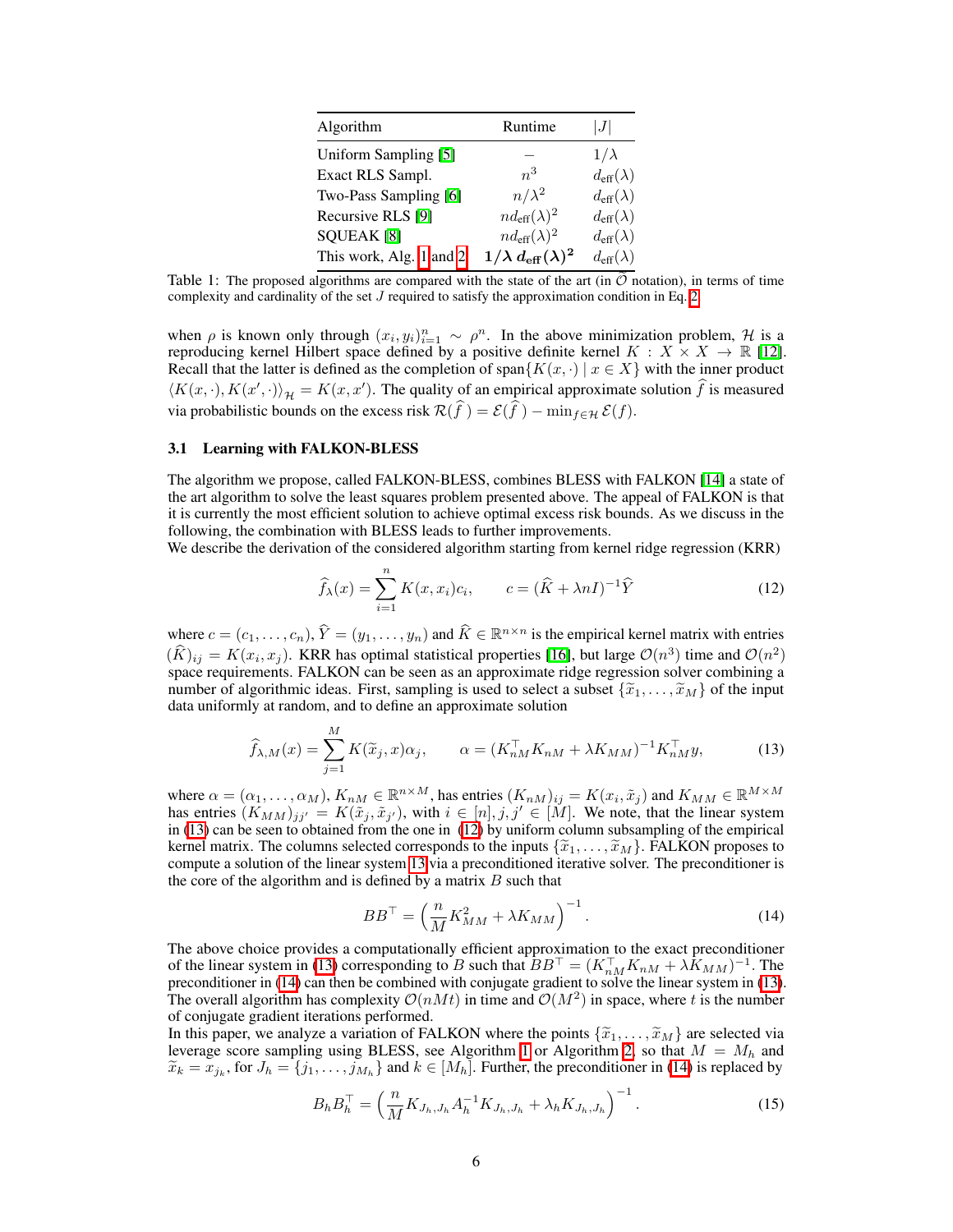<span id="page-6-2"></span>

Figure 1: Leverage scores relative accuracy for  $\lambda = 10^{-5}$ ,  $n = 70000$ ,  $M = 10000$ , 10 repetitions.

This solution can lead to huge computational improvements. Indeed, the total cost of FALKON-BLESS is the sum of computing BLESS and FALKON, corresponding to

<span id="page-6-0"></span>
$$
O\left(nMt + (1/\lambda)M^2\log n + M^3\right) \qquad \mathcal{O}(M^2),\tag{16}
$$

in time and space respectively, where  $M$  is the size of the set  $J_H$  returned by BLESS.

#### 3.2 Statistical properties of FALKON-BLESS

In this section, we state and discuss our second main result, providing an excess risk bound for FALKON-BLESS. Here a population version of the effective dimension plays a key role. Let  $\rho_X$ be the marginal measure of  $\rho$  on *X*, let  $C : \mathcal{H} \to \mathcal{H}$  be the linear operator defined as follows and  $d_{\text{eff}}^*(\lambda)$  be the population version of  $d_{\text{eff}}(\lambda)$ ,

$$
d_{\mathrm{eff}}{}^*(\lambda)=\text{Tr}(C(C+\lambda I)^{-1}),\quad\text{with}\quad (Cf)(x')=\int_X K(x',x)f(x)d\rho_X(x),
$$

for any  $f \in \mathcal{H}, x \in X$ . It is possible to show that  $d_{\text{eff}}^*(\lambda)$  is the limit of  $d_{\text{eff}}(\lambda)$  as *n* goes to infinity, see Lemma  $\sqrt{1}$  below taken from  $\sqrt{15}$ . If we assume throughout that,

$$
K(x, x') \le \kappa^2, \quad \forall x, x' \in X,\tag{17}
$$

then the operator *C* is symmetric, positive definite and trace class, and the behavior of  $d_{\text{eff}}^*(\lambda)$  can be characterized in terms of the properties of the eigenvalues  $(\sigma_j)_{j\in\mathbb{N}}$  of *C*. Indeed as for  $d_{\text{eff}}(\lambda)$ , we have that  $d_{\text{eff}}^*(\lambda) \leq \kappa^2/\lambda$ , moreover if  $\sigma_j = \mathcal{O}(j^{-\alpha})$ , for  $\alpha \geq 1$ , we have  $d_{\text{eff}}^*(\lambda) = \mathcal{O}(\lambda^{-1/\alpha})$ . Then for larger  $\alpha$ ,  $d_{\text{eff}}^*$  is smaller than  $1/\lambda$  and faster learning rates are possible, as shown below. We next discuss the properties of the FALKON-BLESS solution denoted by  $f_{\lambda,n,t}$ .

<span id="page-6-1"></span>**Theorem 2.** Let  $n \in \mathbb{N}$ ,  $\lambda > 0$  and  $\delta \in (0, 1]$ . Assume that  $y \in [-\frac{a}{2}, \frac{a}{2}]$ , almost surely,  $a > 0$ , and *denote by*  $f_{\mathcal{H}}$  *a minimizer of*  $(\Pi)$ *. There exists*  $n_0 \in \mathbb{N}$ *, such that for any*  $n \geq n_0$ *, if*  $t \geq \log n$ *,*  $\lambda \geq \frac{9\kappa^2}{n} \log \frac{n}{\delta}$ , then the following holds with probability at least  $1 - \delta$ :

$$
\mathcal{R}(\widehat{f}_{\lambda,n,t}) \leq \frac{4a}{n} + 32\|f_{\mathcal{H}}\|_{\mathcal{H}}^2 \left( \frac{a^2 \log^2 \frac{2}{\delta}}{n^2 \lambda} + \frac{a \, d_{\mathit{eff}}(\lambda) \, \log \frac{2}{\delta}}{n} + \lambda \right).
$$

*In particular, when*  $d_{eff}^*(\lambda) = \mathcal{O}(\lambda^{-1/\alpha})$ *, for*  $\alpha \geq 1$ *, by selecting*  $\lambda_* = n^{-\alpha/(\alpha+1)}$ *, we have* 

$$
\mathcal{R}(\widehat{f}_{\lambda_*,n,t}) \le c n^{-\frac{\alpha}{\alpha+1}},
$$

*where c is given explicitly in the proof.*

We comment on the above result discussing the statistical and computational implications.

Statistics. The above theorem provides statistical guarantees in terms of finite sample bounds on the excess risk of FALKON-BLESS, A first bound depends of the number of examples *n*, the regularization parameter  $\lambda$  and the population effective dimension  $d_{\text{eff}}^*(\lambda)$ . The second bound is derived optimizing  $\lambda$ , and is the same as the one achieved by exact kernel ridge regression which is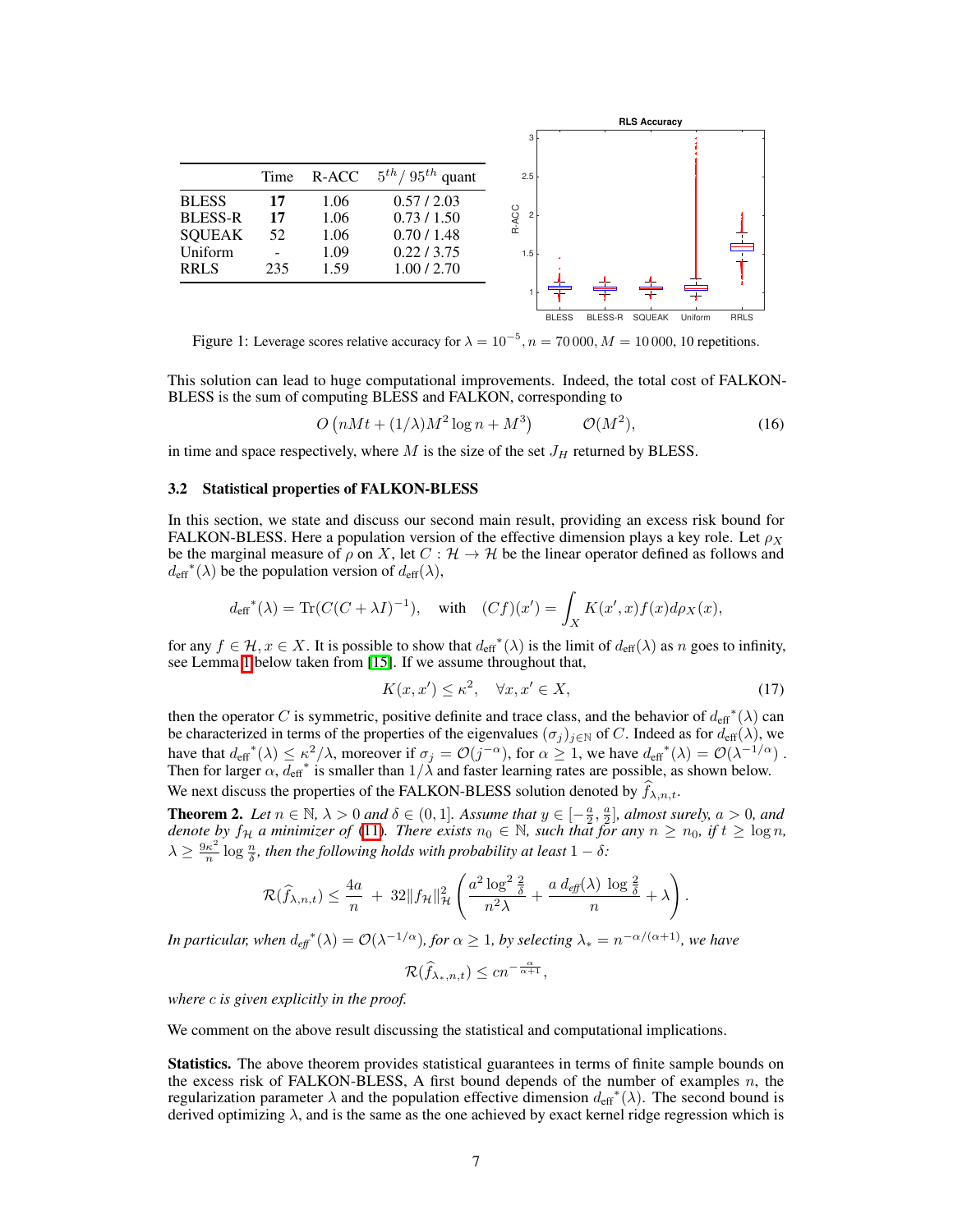<span id="page-7-2"></span>

Figure 2: Runtimes with  $\lambda = 10^{-3}$  and *n* increasing Figure 3: C-err at 5 iterations for varying  $\lambda_{falkon}$ 

known to be optimal  $[16, 17, 18]$  $[16, 17, 18]$  $[16, 17, 18]$  $[16, 17, 18]$  $[16, 17, 18]$ . Note that improvements under further assumptions are possible and are derived in the supplementary materials, see Thm.  $\mathcal{B}$ . Here, we comment on the computational properties of FALKON-BLESS and compare it to previous solutions.

**Computations.** To discuss computational implications, we recall a result from  $[15]$  showing that the population version of the effective dimension  $d_{\text{eff}}^*(\lambda)$  and the effective dimension  $d_{\text{eff}}(\lambda)$ associated to the empirical kernel matrix converge up to constants.

<span id="page-7-0"></span>**Lemma 1.** Let  $\lambda > 0$  and  $\delta \in (0, 1]$ . When  $\lambda \geq \frac{9\kappa^2}{n} \log \frac{n}{\delta}$ , then with probability at least  $1 - \delta$ ,  $(1/3)d_{\text{eff}}^{*}(\lambda) \leq d_{\text{eff}}(\lambda) \leq 3d_{\text{eff}}^{*}(\lambda).$ 

Recalling the complexity of FALKON-BLESS  $(16)$ , using Thm  $[2]$  and Lemma  $[1]$ , we derive a cost

$$
\mathcal{O}\left(nd_{\mathrm{eff}}^*(\lambda)\log n+\frac{1}{\lambda} {d_{\mathrm{eff}}^*(\lambda)^2\log n}+{d_{\mathrm{eff}}^*(\lambda)^3}\right)
$$

in time and  $\mathcal{O}(d_{\text{eff}}^*(\lambda)^2)$  in space, for all  $n, \lambda$  satisfying the assumptions in Theorem [2.](#page-6-1) These expressions can be further simplified. Indeed, it is easy to see that for all  $\lambda > 0$ ,

<span id="page-7-1"></span>
$$
d_{\text{eff}}^{*}(\lambda) \le \kappa^{2}/\lambda,\tag{18}
$$

so that  $d_{\text{eff}}^*(\lambda)^3 \leq \frac{\kappa^2}{\lambda} d_{\text{eff}}^*(\lambda)^2$ . Moreover, if we consider the optimal choice  $\lambda_* = \mathcal{O}(n^{-\frac{\alpha}{\alpha+1}})$ given in Theorem [2,](#page-6-1) and take  $d_{\text{eff}}^*(\lambda) = \mathcal{O}(\lambda^{-1/\alpha})$ , we have  $\frac{1}{\lambda_*}d_{\text{eff}}^*(\lambda_*) \leq \mathcal{O}(n)$ , and therefore  $\frac{1}{\lambda} d_{\text{eff}}^*(\lambda)^2 \leq \mathcal{O}(n \overline{d}_{\text{eff}}^*(\lambda)).$  In summary, for the parameter choices leading to optimal learning rates, FALKON-BLESS has complexity  $\tilde{\mathcal{O}}(nd_{\text{eff}}^*(\lambda_*))$ , in time and  $\tilde{\mathcal{O}}(d_{\text{eff}}^*(\lambda_*)^2)$  in space, ignoring log terms. We can compare this to previous results. In  $\left[\frac{1}{4}\right]$  uniform sampling is considered leading to  $M < O(1/\lambda)$  and achieving a complexity of  $O(n/\lambda)$  which is always larger than the one achieved by FALKON in view of <sup>[18]</sup>. Approximate leverage scores sampling is also considered in [\[14\]](#page-9-13) requiring  $O(n d_{\text{eff}}(\lambda)^2)$  time and reducing the time complexity of FALKON to  $O(n d_{\text{eff}}(\lambda_*))$ . Clearly in this case the complexity of leverage scores sampling dominates, and our results provide BLESS as a fix.

## 4 Experiments

Leverage scores accuracy. We first study the accuracy of the leverage scores generated by BLESS and BLESS-R, comparing SQUEAK  $[8]$  and Recursive-RLS (RRLS)  $[9]$ . We begin by uniformly sampling a subsets of  $n = 7 \times 10^4$  points from the SUSY dataset [\[19\]](#page-10-3), and computing the exact leverage scores  $\ell(i, \lambda)$  using a Gaussian Kernel with  $\sigma = 4$  and  $\lambda = 10^{-5}$ , which is at the limit of our computational feasibility. We then run each algorithm to compute the approximate leverage scores  $\ell_{JH}(i, \lambda)$ , and we measure the accuracy of each method using the ratio  $\ell_{JH}(i, \lambda) / \ell(i, \lambda)$  (R-ACC). The final results are presented in Figure  $\prod$  On the left side for each algorithm we report runtime, mean R-ACC, and the 5<sup>th</sup> and 95<sup>th</sup> quantile, each averaged over the 10 repetitions. On the right side a boxplot of the R-ACC. As shown in Figure  $\Pi$  BLESS and BLESS-R achieve the same optimal accuracy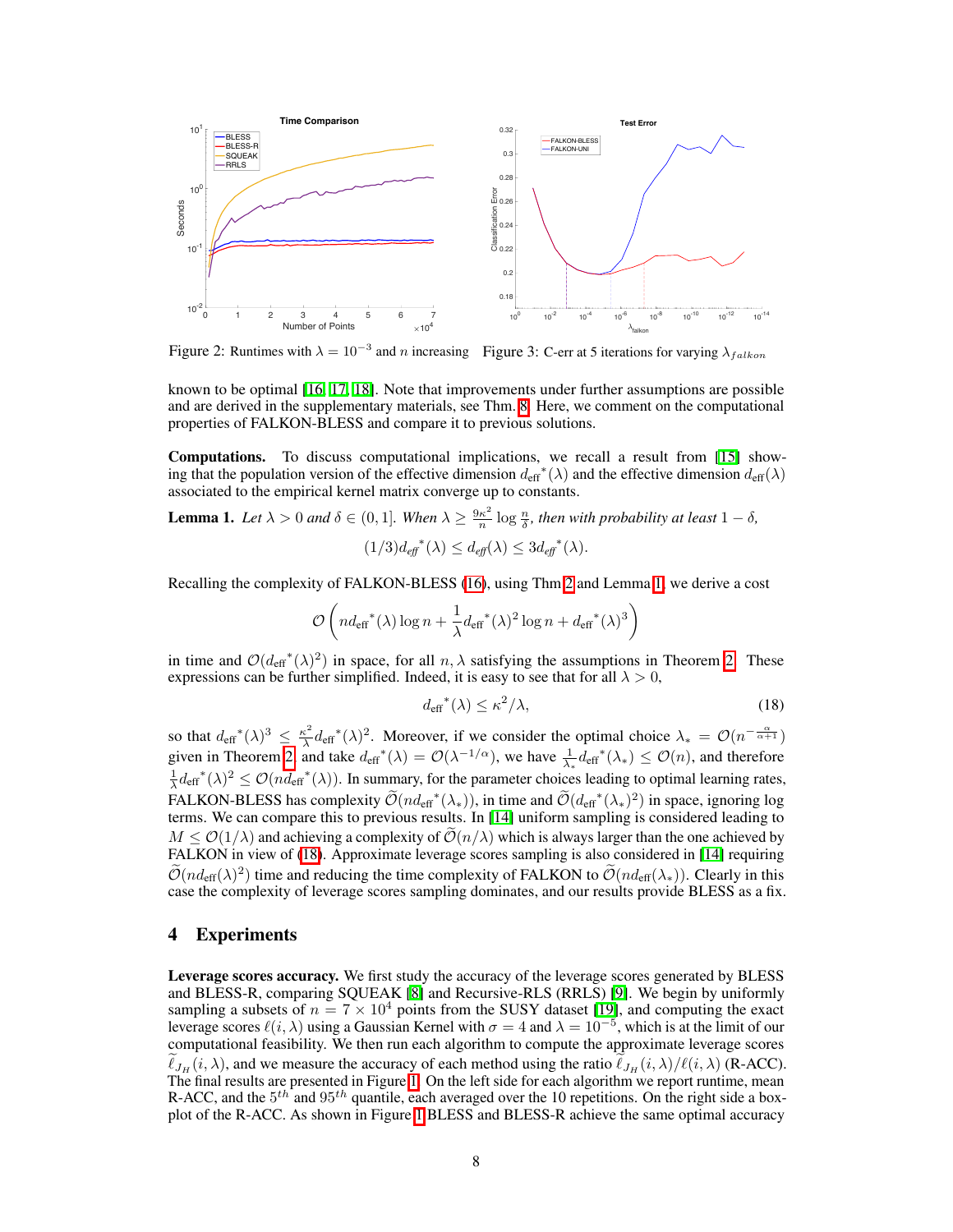<span id="page-8-0"></span>

Figure 4: AUC per iteration of the SUSY dataset Figure 5: AUC per iteration of the HIGGS dataset

of SQUEAK with just a fraction of time. Note that despite our best efforts, we could not obtain high-accuracy results for RRLS (maybe a wrong constant in the original implementation). However note that RRLS is computationally demanding compared to BLESS, being orders of magnitude slower, as expected from the theory. Finally, although uniform sampling is the fastest approach, it suffers from much larger variance and can over or under-estimate leverage scores by an order of magnitude more than the other methods, making it more fragile for downstream applications.

In Fig.  $\overline{2}$  we plot the runtime cost of the compared algorithms as the number of points grows from  $n = 1000$  to 70000, this time for  $\lambda = 10^{-3}$ . We see that while previous algorithms' runtime grows near-linearly with *n*, BLESS and BLESS-R run in a constant  $1/\lambda$  runtime, as predicted by the theory.

BLESS for supervised learning. We study the performance of FALKON-BLESS and compare it with the original FALKON  $\left[\frac{14}{4}\right]$  where an equal number of Nyström centres are sampled uniformly at random (FALKON-UNI). We take from  $\boxed{14}$  the two biggest datasets and their best hyper-parameters for the FALKON algorithm.

We noticed that it is possible to achieve the same accuracy of FALKON-UNI, by using  $\lambda_{bless}$  for BLESS and  $\lambda_{falkon}$  for FALKON with  $\lambda_{bless} \gg \lambda_{falkon}$ , in order to lower the  $d_{\text{eff}}$  and keep the number of Nyström centres low. For the SUSY dataset we use a Gaussian Kernel with  $\sigma =$  $4, \lambda_{fallon} = 10^{-6}, \lambda_{bles} = 10^{-4}$  obtaining  $M_H \simeq 10^4$  Nyström centres. For the HIGGS dataset we use a Gaussian Kernel with  $\sigma = 22$ ,  $\lambda_{fallon} = 10^{-8}$ ,  $\lambda_{bless} = 10^{-6}$ , obtaining  $M_H \simeq 3 \times 10^4$ <br>Nyström centres. We then sample a comparable number of centers uniformly for FALKON-UNI. Looking at the plot of their AUC at each iteration (Fig. $\sqrt{45}$ ) we observe that FALKON-BLESS converges much faster than FALKON-UNI. For the SUSY dataset (Figure  $\overline{A}$ ) 5 iterations of FALKON-BLESS (160 seconds) achieve the same accuracy of 20 iterations of FALKON-UNI (610 seconds). Since running BLESS takes just 12 secs. this corresponds to a  $\sim$  4 $\times$  speedup. For the HIGGS dataset 10 iter. of FALKON-BLESS (with BLESS requiring 1*.*5 minutes, for a total of 1*.*4 hours) achieve better accuracy of 20 iter. of FALKON-UNI (2*.*7 hours). Additionally we observed that FALKON-BLESS is more stable than FALKON-UNI w.r.t.  $\lambda_{falkon}, \sigma$ . In Figure  $\beta$  the classification error after 5 iterations of FALKON-BLESS and FALKON-UNI over the SUSY dataset ( $\lambda_{bless} = 10^{-4}$ ). We notice that FALKON-BLESS has a wider optimal region (95% of the best error) for the regulariazion parameter  $([1.3 \times 10^{-3}, 4.8 \times 10^{-8}])$  w.r.t. FALKON-UNI  $([1.3 \times 10^{-3}, 3.8 \times 10^{-6}])$ .

# 5 Conclusions

In this paper we presented two algorithms BLESS and BLESS-R to efficiently compute a small set of columns from a large symmetric positive semidefinite matrix *K*, useful for approximating the matrix or to compute leverage scores with a given precision. Moreover we applied the proposed algorithms in the context of statistical learning with least squares, combining BLESS with FALKON [\[14\]](#page-9-13). We analyzed the computational and statistical properties of the resulting algorithm, showing that it achieves optimal statistical guarantees with a cost that is  $O(n \cdot d_{\text{eff}}^*(\lambda))$  in time, being currently the fastest. We can extend the proposed work in several ways: (a) combine BLESS with fast stochastic [\[20\]](#page-10-4) or online [\[21\]](#page-10-5) gradient algorithms and other approximation schemes (i.e. random features  $[22, 23, 24]$  $[22, 23, 24]$  $[22, 23, 24]$  $[22, 23, 24]$  $[22, 23, 24]$ ), to further reduce the computational complexity for optimal rates, (b) consider the impact of BLESS in the context of multi-tasking  $[25, 26]$  $[25, 26]$  or structured prediction  $[27, 28]$  $[27, 28]$ .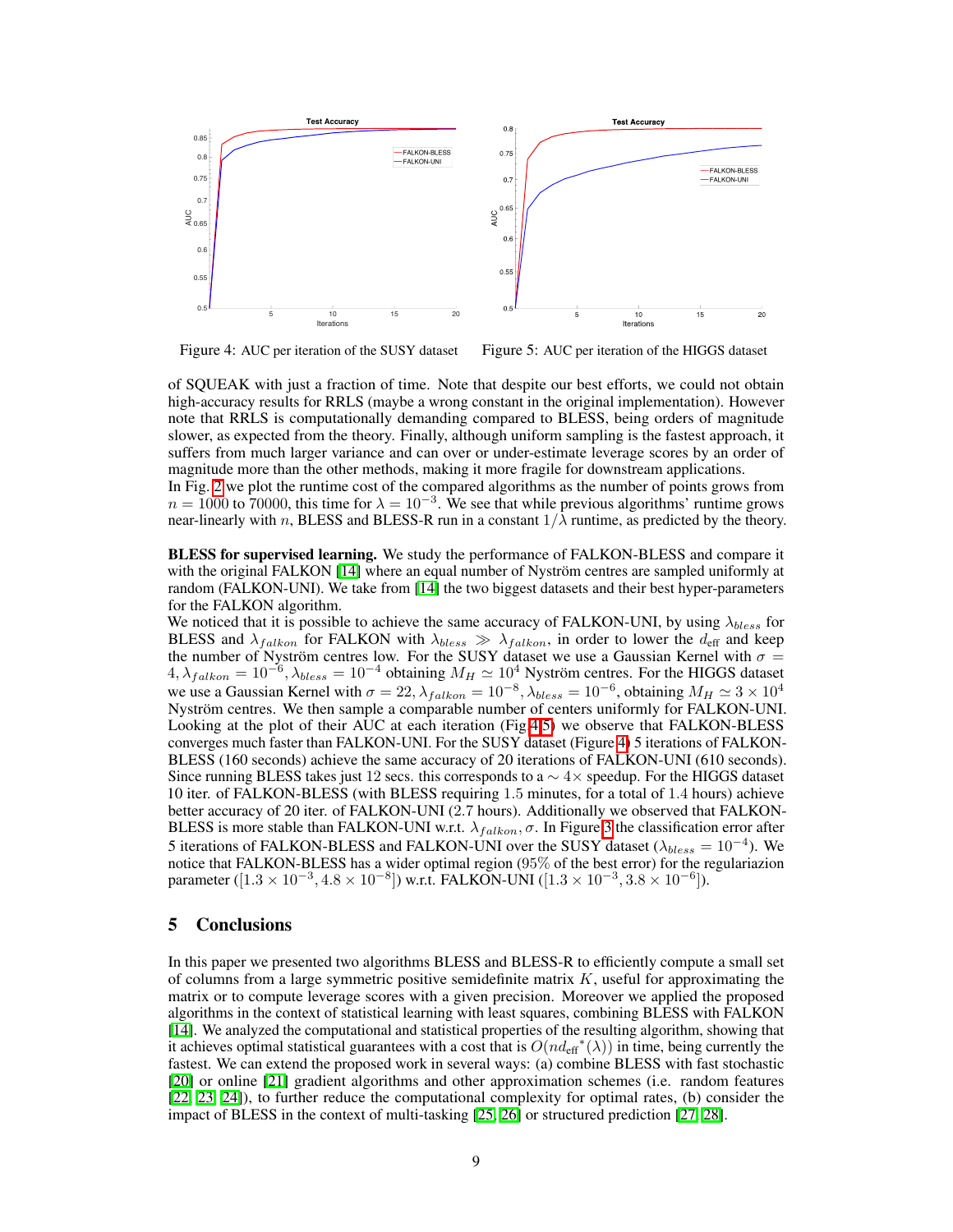#### Acknowledgments.

This material is based upon work supported by the Center for Brains, Minds and Machines (CBMM), funded by NSF STC award CCF-1231216, and the Italian Institute of Technology. We gratefully acknowledge the support of NVIDIA Corporation for the donation of the Titan Xp GPUs and the Tesla k40 GPU used for this research. L. R. acknowledges the support of the AFOSR projects FA9550-17-1-0390 and BAA-AFRL-AFOSR-2016-0007 (European Office of Aerospace Research and Development), and the EU H2020-MSCA-RISE project NoMADS - DLV-777826. A. R. acknowledges the support of the European Research Council (grant SEQUOIA 724063).

## References

- <span id="page-9-0"></span>[1] Raman Arora, Andrew Cotter, Karen Livescu, and Nathan Srebro. Stochastic optimization for pca and pls. In *Communication, Control, and Computing (Allerton), 2012 50th Annual Allerton Conference on*, pages 861–868. IEEE, 2012.
- <span id="page-9-1"></span>[2] David P. Woodruff. Sketching as a tool for numerical linear algebra. *arXiv preprint arXiv:1411.4357*, 2014.
- <span id="page-9-2"></span>[3] Joel A Tropp. User-friendly tools for random matrices: An introduction. Technical report, CALIFORNIA INST OF TECH PASADENA DIV OF ENGINEERING AND APPLIED SCIENCE, 2012.
- <span id="page-9-3"></span>[4] Christopher Williams and Matthias Seeger. Using the Nystrom method to speed up kernel machines. In *Neural Information Processing Systems*, 2001.
- <span id="page-9-4"></span>[5] Francis Bach. Sharp analysis of low-rank kernel matrix approximations. In *Conference on Learning Theory*, 2013.
- <span id="page-9-5"></span>[6] Ahmed El Alaoui and Michael W. Mahoney. Fast randomized kernel methods with statistical guarantees. In *Neural Information Processing Systems*, 2015.
- <span id="page-9-6"></span>[7] Petros Drineas, Malik Magdon-Ismail, Michael W. Mahoney, and David P. Woodruff. Fast approximation of matrix coherence and statistical leverage. *The Journal of Machine Learning Research*, 13(1):3475–3506, 2012.
- <span id="page-9-7"></span>[8] Daniele Calandriello, Alessandro Lazaric, and Michal Valko. Distributed adaptive sampling for kernel matrix approximation. In *AISTATS*, 2017.
- <span id="page-9-8"></span>[9] Cameron Musco and Christopher Musco. Recursive Sampling for the Nyström Method. In *NIPS*, 2017.
- <span id="page-9-9"></span>[10] Daniele Calandriello, Alessandro Lazaric, and Michal Valko. Second-order kernel online convex optimization with adaptive sketching. In Doina Precup and Yee Whye Teh, editors, *Proceedings of the 34th International Conference on Machine Learning*, volume 70 of *Proceedings of Machine Learning Research*, pages 645–653, International Convention Centre, Sydney, Australia, 06–11 Aug 2017. PMLR.
- <span id="page-9-10"></span>[11] Carl Edward Rasmussen and Christopher K. I. Williams. *Gaussian processes for machine learning*. Adaptive computation and machine learning. MIT Press, Cambridge, Mass, 2006. OCLC: ocm61285753.
- <span id="page-9-11"></span>[12] Bernhard Schölkopf, Alexander J Smola, et al. *Learning with kernels: support vector machines, regularization, optimization, and beyond*. MIT press, 2002.
- <span id="page-9-12"></span>[13] Alex J Smola and Bernhard Schölkopf. Sparse greedy matrix approximation for machine learning. 2000.
- <span id="page-9-13"></span>[14] Alessandro Rudi, Luigi Carratino, and Lorenzo Rosasco. Falkon: An optimal large scale kernel method. In *Advances in Neural Information Processing Systems*, pages 3891–3901, 2017.
- <span id="page-9-14"></span>[15] Alessandro Rudi, Raffaello Camoriano, and Lorenzo Rosasco. Less is more: Nyström computational regularization. In *Advances in Neural Information Processing Systems*, pages 1657–1665, 2015.